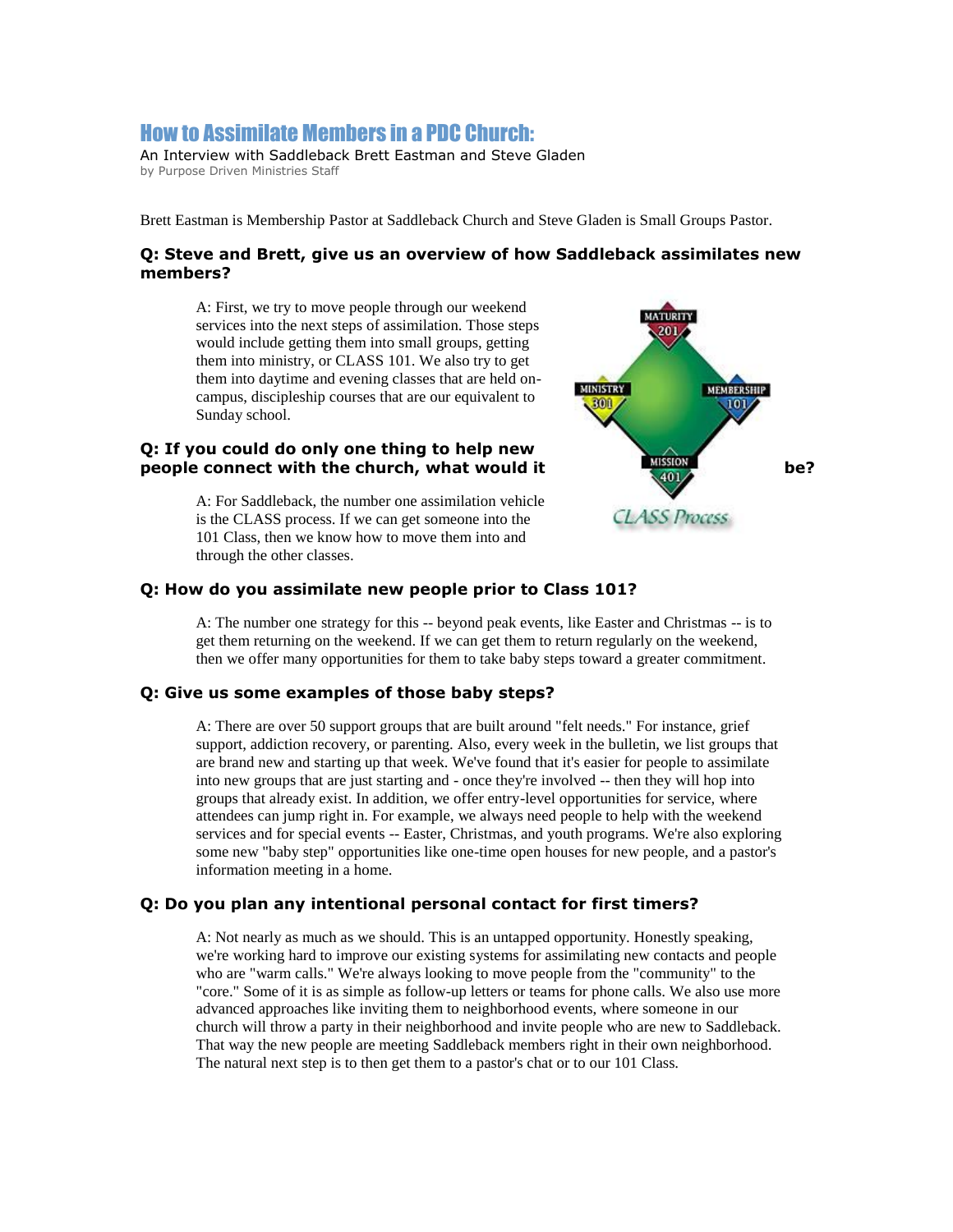# **Q: Do you encourage churches to have a "Pastors Chat" after church services to meet with newcomers?**

A: It can be after the service but what we've learned is it's best to have it in the home of a pastor or a key lay leader. This provides an atmosphere that is open and inviting for people to participate. The meeting itself is simple and basic. We ask people to share what brought them to the church and what keeps them coming back. We may also invite them to share where they are at in their spiritual journey.

# **Q: What is the difference between a Pastor's Chat and a Pastor's Information Meeting?**

A: It's essentially the same thing. The concept is that you have a senior pastor or one of the pastoral staff at the meeting, and this draws a crowd. It's a baby step designed to move them toward 101. And here's an IMPORTANT POINT TO NOTE: ninety percent of the people who attend one of these gatherings eventually move into class 101.

## **Q: Do you invite people geographically close to a particular pastor or lay leader?**

A: Yes, and if the senior pastor can participate, the attendance will double or triple.

#### **Q: Do you have people commit to coming or do you just see who shows up?**

A: One of the things we've found is you need 50% or more commitments against those who actually come -- that is, for every 20 who commit, we get 10. We have them register on a communication card during the worship service. And we're also using another strategy that helps us to assimilate people into small groups and move them into other parts of our assimilation processes -- we call it a Small Group Connection.

#### **Q: Tell us about a Small Group Connection?**

A: This is a gathering that is designed to draw people from the weekend services that are unconnected. It puts them into a short-term (six week) small group experience. We host it on the campus immediately following one of the services on an infrequent basis. (Once or twice a year).

## **Q: What happens after the 6-week commitment to the new small group?**

A: 70 percent of these groups continue - they just start with a new curriculum of their choice.

#### **Q: Who leads the new group?**

A: We follow the Acts 6 model - They select a shepherd leader from amongst themselves, and that person facilitates the group. We then do a confirmation interview with that "shepherd" and provide him or her with a basic training class. This increases their success rate.

#### **Q: How can we train and equip our laity to help us with the assimilation process?**

A: Rick Warren is a master at empowering our congregation to share the ownership on everything from greeting new people to having them serve according to their shape. Rick also challenges them to reach out to people who are just like them. The 301 Class is a primary tool for this. But even when they land in a small group, every member is challenged to become a minister. Over time, it's a natural and healthy process to be more than a consumer and to become a contributor.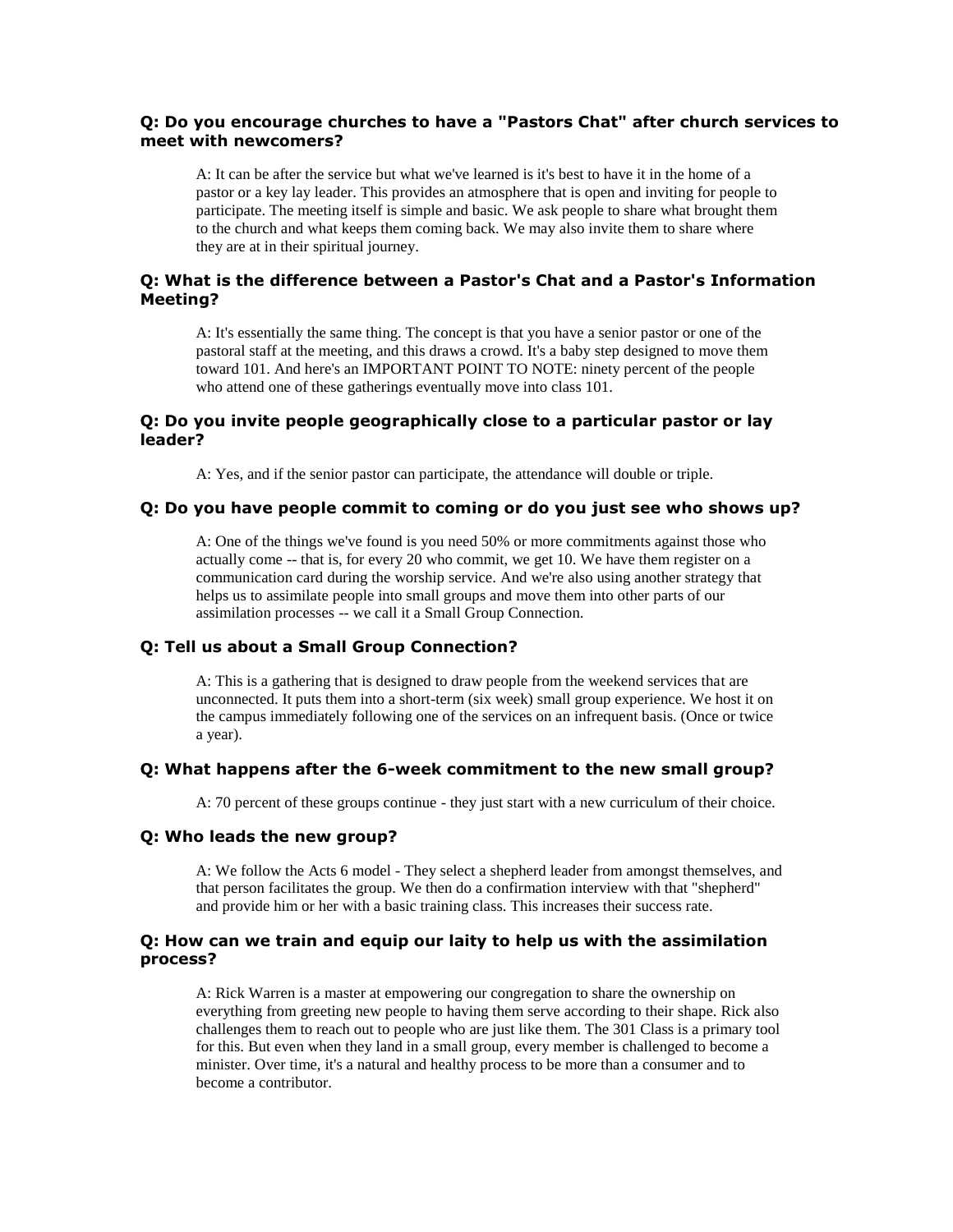# **Q: How do you handle it if an unbeliever wants to lead the group and is chosen or affirmed by the group to lead?**

A: We ask questions that help filter out non-members. We've found that the questions minimize the fall out rate, and raise up the most mature believer. Additionally, we give them a "plug and play" - "just add water" -- curriculum to lead the six-week study. We've done this with thousands of people in every major life stage and affinity.

#### **Q: What are the steps beyond 101 for assimilation?**

A: The step beyond CLASS 101 is primarily CLASS 201. There's a connection process that is actually integrated into the 201 Class. This last year we launched over 100 new groups through the connection process. We also find that the Class series of 101, 201, 301, and 401 provide the natural steps that you need in assimilating people into your church.

Class 101 will get them on board and committed to your church.

Class 201 sinks them deeper into maturity and launches them into a small group.

Class 301 helps them find their ministry to serve the church.

**Class 401 helps them to reach out locally to evangelize and internationally to do mission** work.

*It's important that you realize that* -- as clean as the process sounds -- it doesn't always happen in a sequential or linear fashion. However, all points lead back to the CLASS process -- challenging or encouraging the natural next step in order to live a healthy and balanced and Purpose-Driven life.

#### **Q: What kind of assimilation rate is considered healthy?**

A: On average, our actual assimilation rate into and through the CLASSes is:

- 9 months in attendance before they make it to 101
- 15 months into 201
- 21 months into 301
- $\geq$  26 months into 401

This is from beginning to end. This last year we moved at a much more accelerated rate and started to have people who had not completed covenants of the previous class, enter into the next class. So, we're working toward a better balance.

# **Q: How do you handle people who want to go through 101, 201, 301, and 401 in rapid succession?**

A: The fastest rate that we encourage is to hit 101, and then a few months later jump into 201, a few more months into 301, and the same for 401. Some people are overly anxious, but we've found that the commitments of having a quiet time in 201 and being mobilized into a ministry in 301 need at least a few months to develop. Keep in mind that the CLASS series is not graduation but is the initiation into the process of our church. The key word for each of the Classes is discovery.

## **Q: If CLASS assimilation doesn't happen in a "sequential, or linear fashion," then how do you handle the mentality of finishing one base before you get to the next base?**

A: We have them attend the Classes sequentially, but they sometimes get mobilized into ministry before attending 101 -- and now with small group connections from the weekend -- many people assimilate into a small group